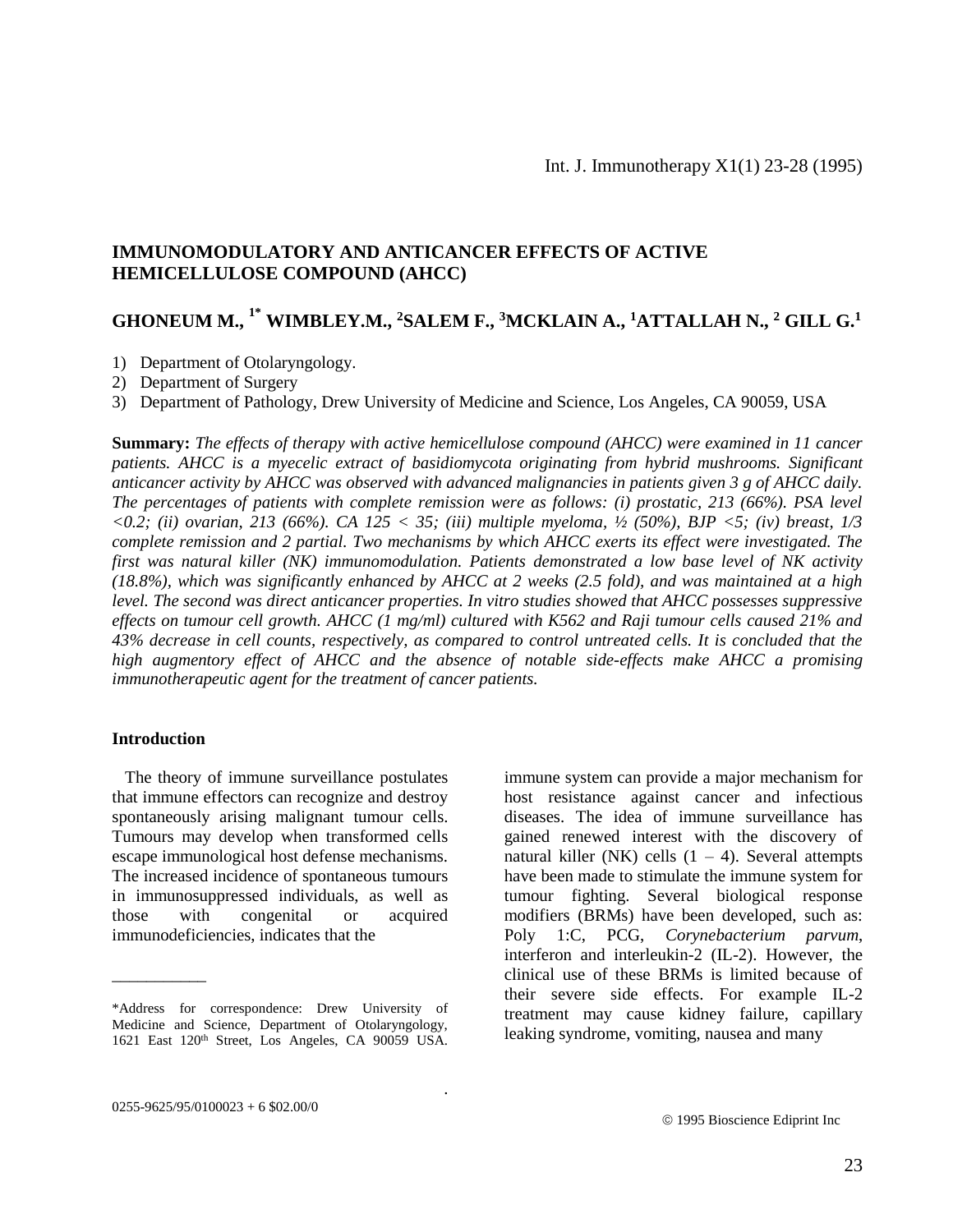other side-effects, in addition to the high cost of treatment which may reach \$100,000 for single IL-2 therapy for hospitalized patients. The authors were therefore interested in examining a new BRM which enhances NK activity without causing side-effects. It is interesting to note that active hemicellulose compound (AHCC) possess these two features. Eleven cancer patients with different types of advanced malignancies participated in the study. Results showed enhancement of NK activity after treatment with AHCC, which resulted in complete or partial remission of the disease.

#### **Patients, material and methods**

#### *Patients*

Eleven randomly selected patients with different types of advanced malignancies were included in the study. Patients were treated with conventional therapies such as surgery, chemotherapy and radiation. All patients had a pathological report confirming a diagnosis indicating the type and stage of cancer. The type of chemotherapy was obtained from medical records. There were several types of cancers in the study, as follows: prostatic (3), ovarian (3), multiple myeloma (2) and breast (3). Patients ranged in age from 36 to 65 years with a mean age of 53 (See Table 1.)

### *Material*

*Complete medium (CM).* It consisted of RPMI-1640 supplemented with 5% fetal calf serum (FCS), 100 U penicillin and 100 µg/ml streptomycin

Active hemicellulose compound (AHCC). AHCC is a mycelia extract of the mushroom basidiomycota. Basidiomycota originated from the hybridization of several types of mushrooms. It contains polysaccharides  $(\beta-1,3)$  glucan and activated hemicellulose) and glycoproteins.

|    | Patient<br>No. | Age<br>(years) | Sex | Type of<br>Cancer | Treatment                       |
|----|----------------|----------------|-----|-------------------|---------------------------------|
| 1  | (R.G.)         | 62             | M   | Prostate          | Lupron*                         |
| 2  | (L.R.)         | 55             | M   | Prostate          | Lupron*                         |
| 3  | (G.J.)         | 65             | M   | Prostate          | Lupron*                         |
| 4  | (A.S.)         | 53             | F   | ovarian           | Surgery, Chemo*                 |
| 5  | (M.A.)         | 56             | F   | ovarian           | Surgery, Chemo*                 |
| 6  | (M.C.)         | 41             | F   | ovarian           | Surgery, Chemo*                 |
| 7  | (F.S.)         | 60             | M   | <b>MM</b>         | $Chemo*$                        |
| 8  | (J.K.)         | 43             | M   | <b>MM</b>         | <b>BoneMarrow</b><br>Transplant |
| 9  | (M.L.)         | 60             | F   | <b>Breast</b>     | $Chemo*$                        |
| 10 | (M.H.)         | 36             | F   | <b>Breast</b>     | Surgery                         |
| 11 | (M.G.)         | 53             | F   | <b>Breast</b>     | Radiation                       |

Table 1 *Histological Diagnosis of cancer patients and type of conventional therapy*

\*Means treatment is continued.

#### *Methods*

 *Treatment protocol.* Patients were given AHCC (3 g/day) daily by mouth.

*Tumour-associated antigens* (TAA). TAA for each type of malignancy was measured prior to AHCC treatment and at 3 to 40 week intervals. (See Table II).

**Table II** *Tumour-associated antigen (TAA) for different types of malignancies.*

| Type of tumour   | <b>TAA</b>          |  |  |
|------------------|---------------------|--|--|
| Prostali         | <b>PSA</b>          |  |  |
| Ovarian          | CA 125              |  |  |
| Multiple myeloma | BJP.Ab.protein      |  |  |
| <b>Breast</b>    | <b>CA 15-3, CEA</b> |  |  |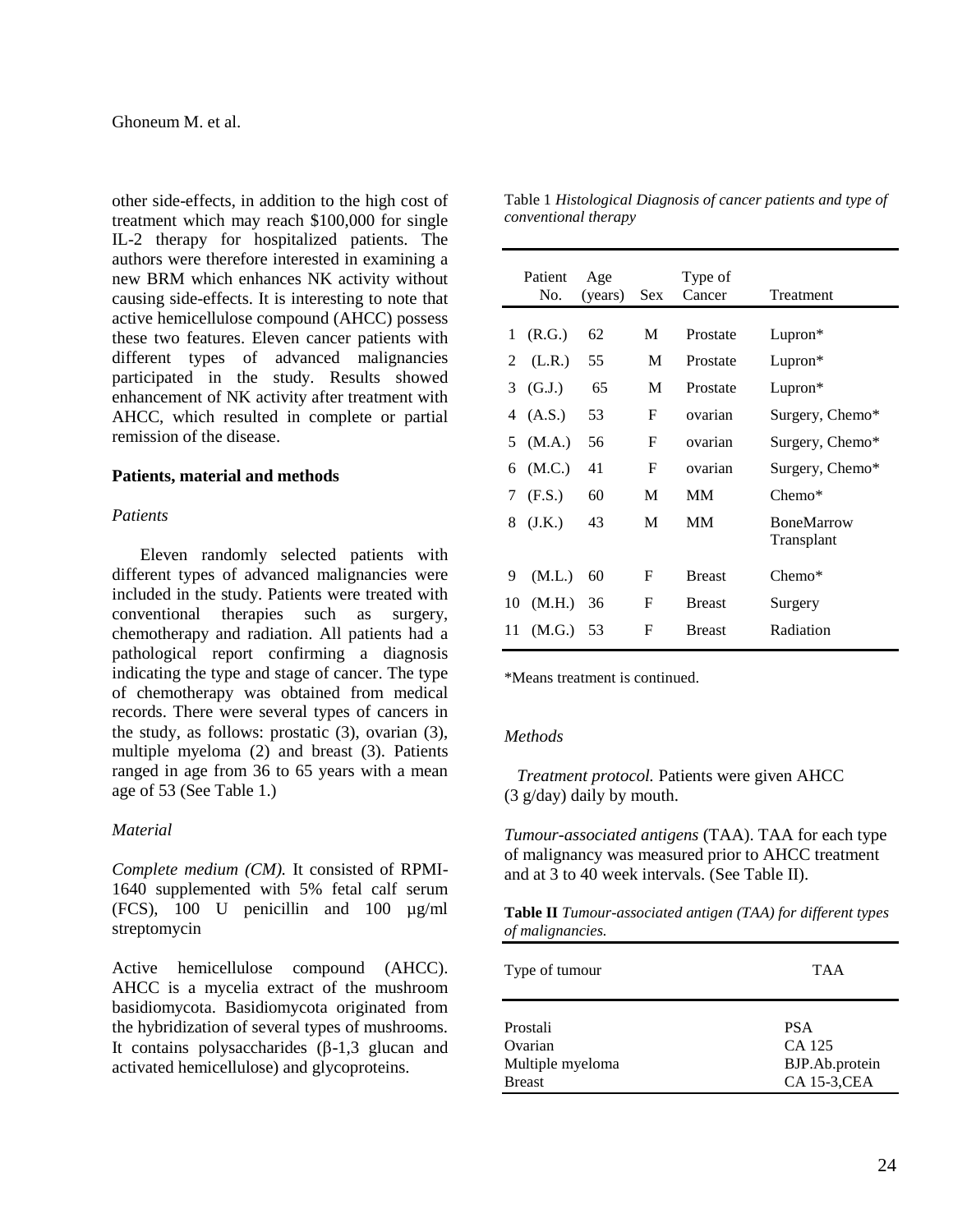*Preparation of mononuclear cells.* Blood (10ml) was drawn from each patient before treatment, at 2 weeks post treatment and then at monthly intervals. Mononuclear cells were separated from heparinized peripheral venous blood by Ficoll-Hypaque density-gradient centrifugation. Cells were washed three times with Hanks balanced salt solution and resuspended to a concentration of 1 x  $10^7$ /ml. This suspension was used to examine NK activity.

NK cell cylotoxicity assay. The standard  ${}^{51}Cr$ release assay was employed. Briefly, 1 x 10<sup>4</sup> <sup>51</sup>Cr labeled K562 target cells (New England Nuclear Corporation) in 0.1 ml CM were added per well in microlitre plates. Effector cells were pipetted into quadruplicate wells to give an effector:target cell ratio of 100:1. These cells were allowed to interact at 37°C for 4 h in an atmosphere of 5%  $CO<sub>2</sub>/95%$  air. <sup>51</sup>Cr release was determined by centrifuging the plates at 1000 g for 5 min and harvesting 0.1 ml of the culture supernatant for counting in a gamma counter. Total release was determined by adding 100 µl of 1.0% Trition X-100, and spontaneous release was determined by adding labeled target cells alone in CM.

The percent <sup>51</sup>CR-release was determined from the experimental  $(R_c)$ , spontaneous  $(R_s)$  and total  $(R<sub>1</sub>)$  release by the following formula:

 $\%$ <sup>51</sup>Cr-release =

*In vitro studies*. Two different tumour cell-lines were used in the study: K562 (an erythroleukaemia cell-line) and Raji (a Burkett cell lymphona). Cell-lines were maintained via passage three times a week. Cells were adjusted to 1 x  $10^5$ cells/ml and cultured in CM containing 2.5% FCS in the presence or absence of AHCC. AHCC was dissolved in PBS at concentrations of 0.5 and l mg/ml. A cell count was carried out daily for 6 days using a haemocylometer. Cell viability was examined by trypan blue stain.

*Statistical analysis*. A two-tailed Student's *t*-teat was used to determine the degree of significance between NK cell activities before and after treatment with AHCC.

## **Results**

#### *Tumour-associated antigens (TAA)*

The level of TAA for each type of malignancy pre/post treatment with AHCC is presented in Table III.

*Prostatic cancer.* PSA was the marker evaluated in prostatic cancer. All patients demonstrated a significant decline in the level of PSA. There was a rapid decrease of the PSA level in two patients. They then reached normal levels of PSA at 1 to 2 months post treatment.

*Ovarian cancer*. A significant decline in the level of CA 125 was observed in two out of three patients with ovarian carcinoma. The rapid decrease in the level of CA 125 occurred at 1 month and continued to decline until it reached normal value (35 Units), 3 to 4 months post treatment.

*Multiple myeloma*. Two patients participated in the study. The first patient had a BJP of 150. After AHCC treatment, the BJP level declined to 10 and <5 at 11 and 17 months, respectively. The second patient was followed with abnormal protein. The baseline was 3.2 prior to treatment and decreased to 2.6 in 3 months.

*Breast cancer*. The level of CA 15-3 in cancer patients was low and did not change after AHCC therapy.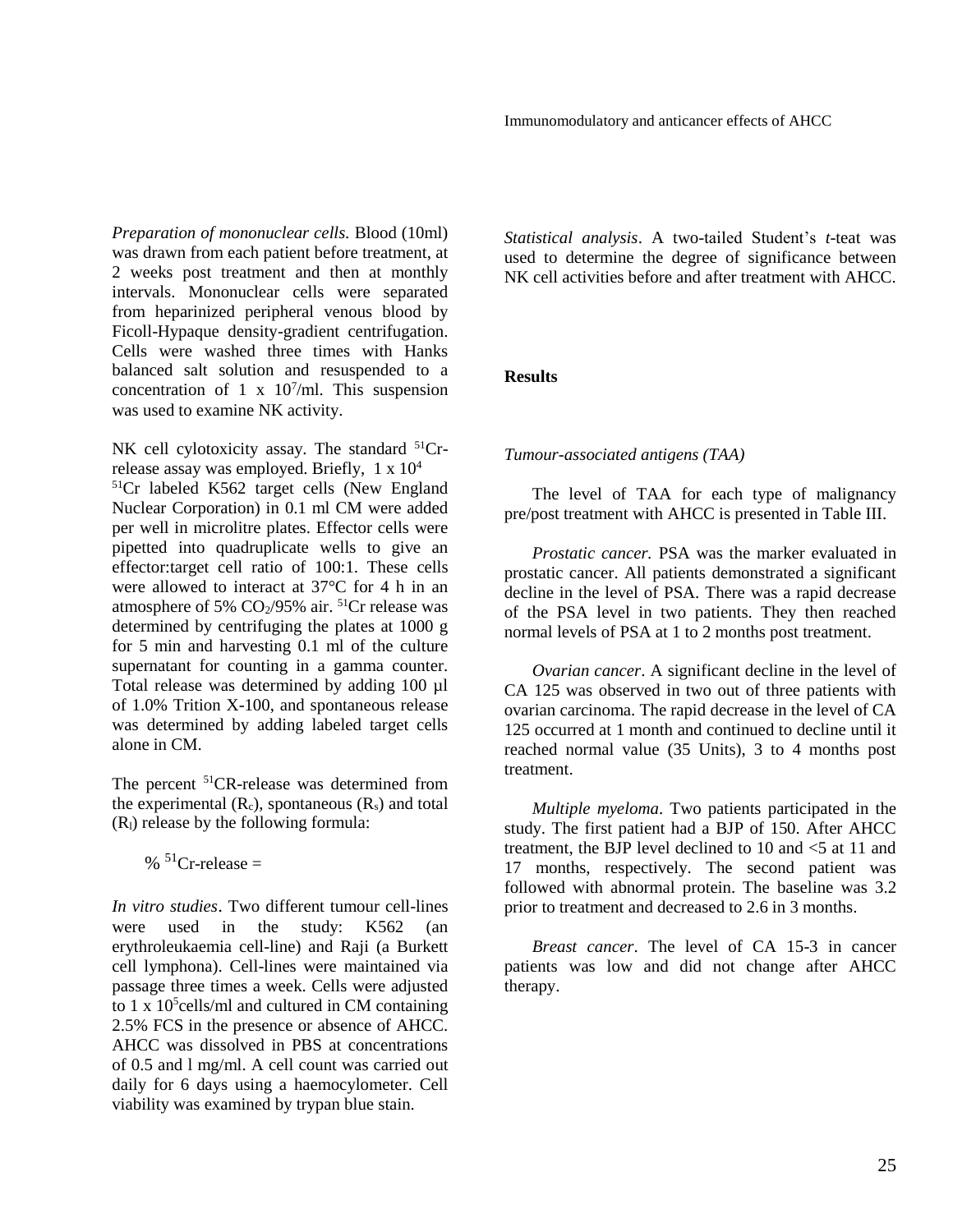|                |                |                              | Time after treatment (months) |                          |       |       |       |       |       |       |
|----------------|----------------|------------------------------|-------------------------------|--------------------------|-------|-------|-------|-------|-------|-------|
| Patient<br>No. | Type<br>cancer | Tumour-Associated<br>antigen | $\boldsymbol{0}$              | 1                        | 2     | 3     | 4     | 5     | 8     | 17    |
| 1              | Prostate       | <b>PSA</b>                   | 7.9                           | 0.5                      | < 0.2 | < 0.2 | < 0.2 | < 0.2 | < 0.6 |       |
| 2              | Prostate       | <b>PSA</b>                   | 87.2                          | 51.2                     |       |       |       |       |       |       |
| 3              | Prostate       | <b>PSA</b>                   | 6.8                           | 6.4                      | 1.3   |       | 0.1   |       |       |       |
| $\overline{4}$ | Ovarian        | CA 125                       | 327                           | 103                      | 42    | 23    | 18    |       | 23    |       |
| 5              | Ovarian        | CA 125                       | 500                           | -                        | 200   | 100   | 35    |       | 7     |       |
| 6              | Ovarian        | CA 125                       | 32                            | 34                       | 31    |       |       |       |       |       |
|                | <b>MM</b>      | <b>BJP</b>                   | 150                           |                          | -     | 32    |       |       | 10    | $<$ 5 |
| 8              | <b>MM</b>      | Ab. Protein                  | 3.2                           | 2.7                      |       | 2.6   |       |       |       |       |
| 9              | <b>Breast</b>  | <b>CEA</b>                   | 4.3                           | $\overline{\phantom{a}}$ | 1.7   |       |       |       | 1.9   |       |
| 10             | <b>Breast</b>  | CA 15-3                      | 8                             | 8                        |       | 8     |       |       |       |       |
| 11             | <b>Breast</b>  | CA 15-3                      | 7                             | 6                        |       |       |       |       |       |       |

## Table III levels of tumour=associated antigens (TAA) post treatment with AHCC

#### *NK cell activity*

 As shown in Fig. 1, patients demonstrated an overall low level of basal NK activity (18.8%), that was significantly enhanced by AHCC at 2 weeks (2.5-fold), and was maintained at a high level. Patients showed differences in susceptibility toward the immunomodulatory function of AHCC. Nine out of eleven patients had an increase in their NK activity after treatment with AHCC.

|  | Table IV Effect of AHCC on tumour cell growth in vitro* |  |  |
|--|---------------------------------------------------------|--|--|
|  |                                                         |  |  |

|                                    | Concentration of AHCC (mg/ml)                  |                                          |                                          |  |  |
|------------------------------------|------------------------------------------------|------------------------------------------|------------------------------------------|--|--|
| Tumor cell-line                    | $\theta$                                       | 0.5                                      |                                          |  |  |
| K <sub>562</sub><br>% reduction of | $1.4 \times 10^8$<br>$\pm$ 5 x 10 <sup>4</sup> | $1.3 \times 10^8$<br>$\pm 5 \times 10^4$ | $1.1 \times 10^8$<br>$\pm 5 \times 10^4$ |  |  |
| control                            |                                                | 8%                                       | 21%                                      |  |  |
| Raji                               | $1.5 \times 10^8$                              | $1.0 \times 10^8$                        | $0.85 \times 10^8$                       |  |  |
| % reduction of                     | $\pm 5 \times 10^4$                            | $\pm$ 5 x 10 <sup>4</sup>                | $\pm$ 6 x 10 <sup>4</sup>                |  |  |
| control                            |                                                | 31%                                      | 43%                                      |  |  |

\*Cells were examined 6 days after treatment. FCS concentration 2.5%. Data represent mean  $\pm$  s.d. of three experiments.

**b** Served as control.

### *Direct anticancer activity*

An *in vitro* study showed that AHCC possesses direct anticancer activity against the tumour cell-lines K562 and Raji. The effect was dose dependent. AHCC suppresses the growth of both cell-lines, but Raji cells are more sensitive than K652. AHCC at a concentration of 1 mg/ml caused 21% and 43% reduction in the growth of K564 and Raji cells, respectively (Table IV).

## **Discussion**

Several BRM's have been the object of great interest because of their immunomodulatory functions and their potential value in tumour therapy. Data from the present study demonstrates that AHCC is a promising anticancer agent, as manifested by a significant decline of TAA in 8 out of 11 patients with different types of malignancies. Levels of prostatic PSA and ovarian CA 125 decreased markedly as early as 1 to 2 months, and reached the normal level within 1 to 4 months. On the other hand, levels of BJP and ab. protein